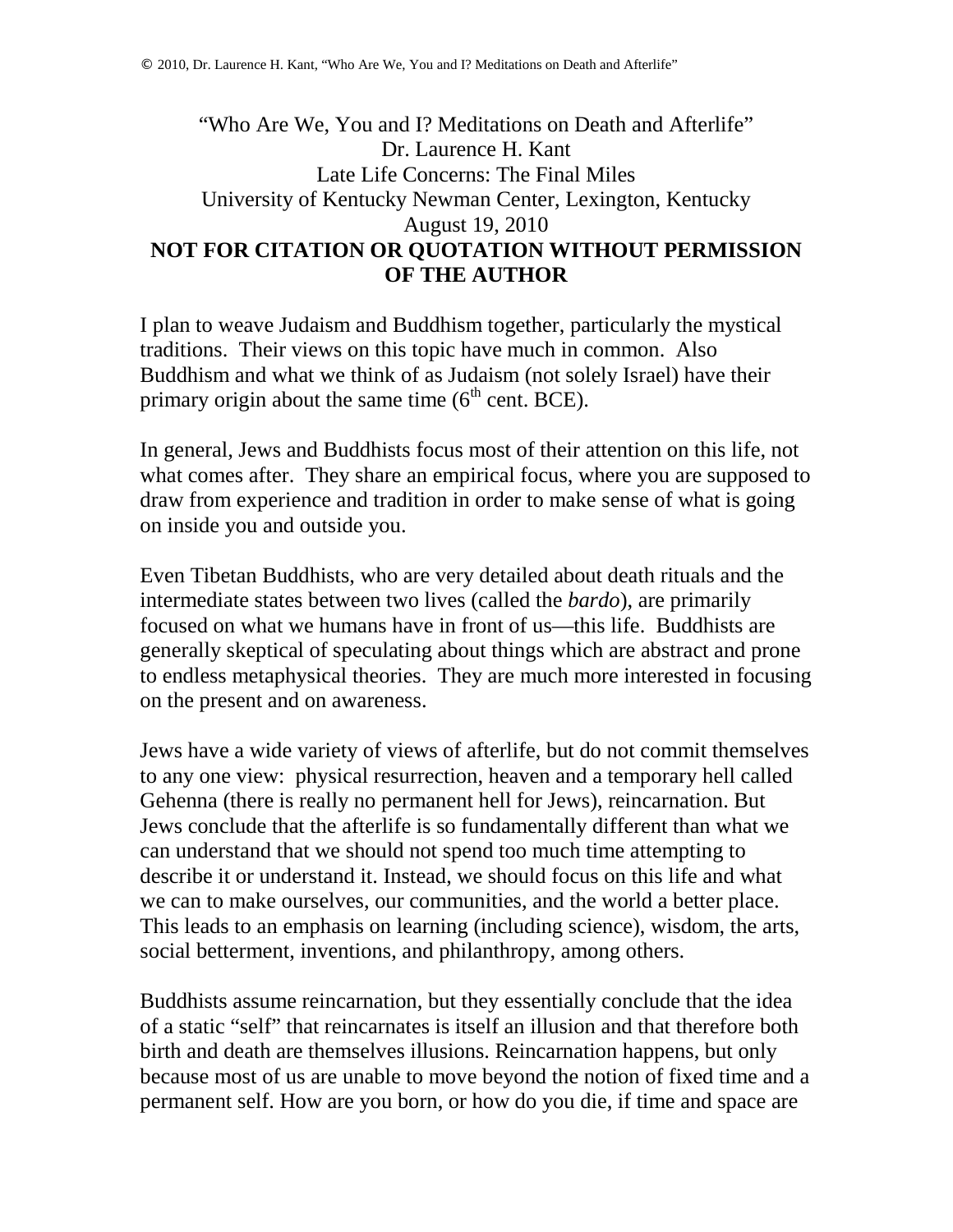illusions and if you don't exist as a definable entity? We should instead focus on the present moment, which is ultimately the only moment that truly exists (the past is no more, and the future is yet to be—they have no fixable reality). This leads Buddhists to emphasize mindfulness, meditation, the arts, wisdom, mediation, listening, and compassionate treatment of the suffering.

Because of this, I don't want to directly address the question of afterlife, but rather the issue of who we are, our personhood. How can we talk about afterlife if we don't know who we are? Who and what is it that exists before we die, as well as after we die? What exactly is coming after what? In other words, Jews and Buddhists question the idea that we can comprehend what happens after our lives if we don't comprehend who we are in the first place and what it is that we call life.

For Buddhists, the ego, the self, the I, have no separate existence at all. Buddhists often point to the amazing intellectual leaps that allows us to connect the person we are now with the infant we were years ago. How can we assume that this is the same person? Only by telling ourselves, and others telling us, that this in fact the case. Most people unfamiliar with you would not draw that conclusion. There is no natural way of making that leap except by practice and habit. In fact, we have millions of cells that die every day, and our cells completely replace themselves every 7 years. So literally every moment we are giving birth to a new human in the next moment. We die and are born every millisecond of our lives. There is no period of time where we stay the same. We are always changing—constantly. So how can there be an identifiable "I," except by psychological and social agreement, a kind of contract with ourselves and with one another that allows us to function without having to change all the rules every millisecond. And this is not true simply for us, but for all living beings and for the world itself. Change/ impermanence is what characterizes everything. As the Greek philosopher, Heraclitus, said, "You can never step into the same river twice."

As a Jew, I have always known this, because Jews better than most understand that everything you have can be taken away in the blink of an eye. So, for Jews, you have one thing to hold on to, and that's your learning and your wits.

Here's Thich Nhat Hanh discussing the same topic, but with paper and flowers as the theme: "So what permanent thing is there that we can call a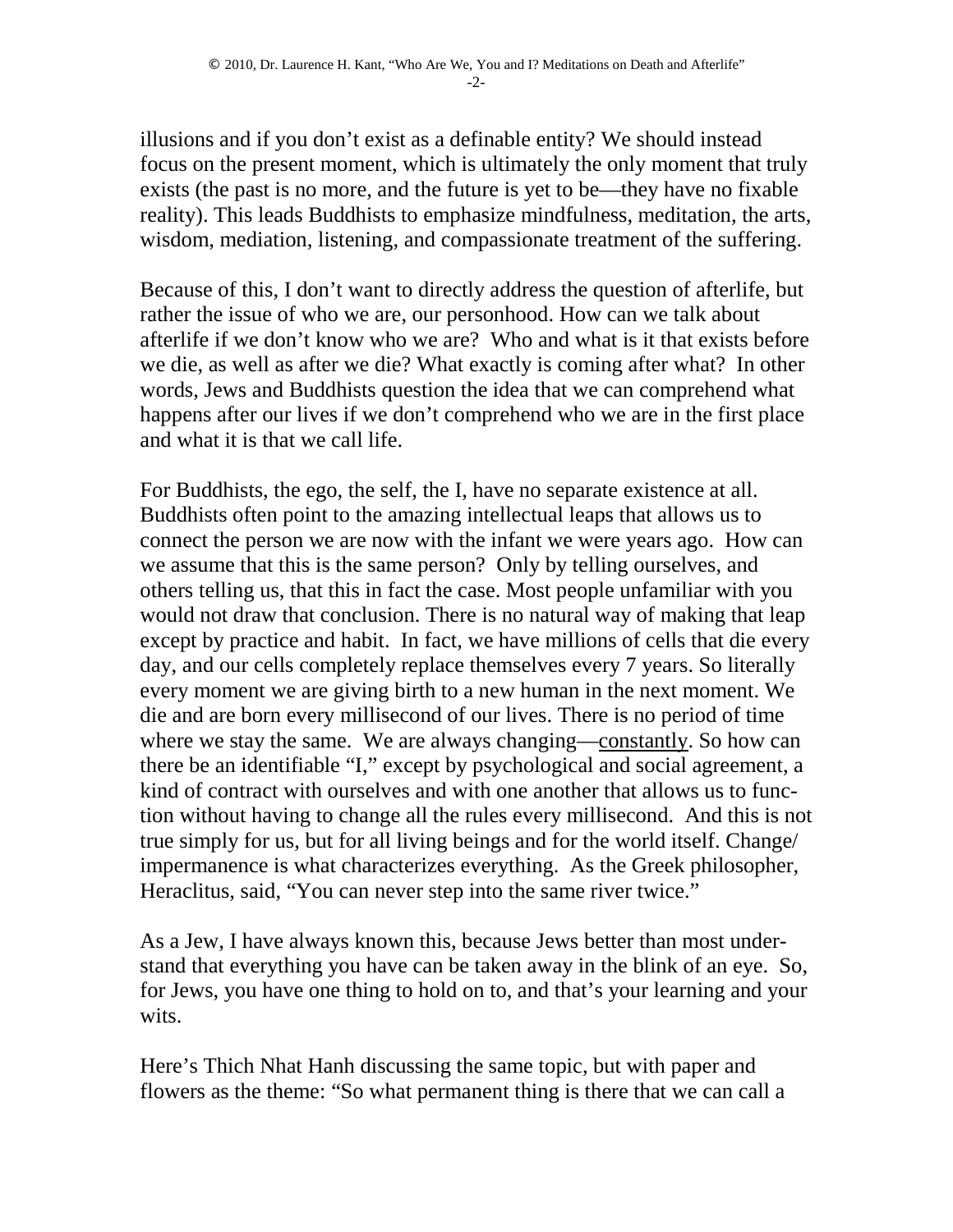self? The piece of paper these words are written on does not have separate self. It can only be present when the clouds, the forest, the sun, the earth, the people who make the paper, and the machines are present. If those things are not present the paper cannot be present. And if we burn the paper, where is the self of paper? Nothing can exist by itself alone. It has to depend on every other thing. That is called inter-being. To be means to inter-be. The paper inter-is with the sunshine and with the forest. The flower cannot exist by itself alone; it has to inter-be with soil, rain, weeds, and insects. There is no being; there is only inter-being . . . There is nothing that is not present in the flower. We see sunshine, we see the rain, we see the clouds, we see the earth, and we also see time and space in the flower . . . The whole cosmos has come together to help the flower manifest itself. The flower is full of everything except one thing: a separate self or a separate identity . . . We are of the nature of no self, but that does not mean that we are not here. It does not mean that nothing exists. A glass can be empty or full of tea, but in order to be either empty or full the glass has to be there. So emptiness does not mean non-being and does not mean being either. It transcends all concepts." Emptiness for Buddhists is nirvana, what some of us might call heaven.

The Jewish mystic, Martin Buber, expresses a similar sentiment: "Through the Thou a person becomes an I." Or "Persons appear by entering into relations with other persons." Buber believed that by making God, the Source (which is the term I use for "God"), into a you, Jews understood personal relationship as the fundamental characteristic of Jewish spirituality. There are no separate I's and You's, only I's and You's in relation to one another. You do not have a relationhip with an It, only with a You. So every You is dependent on every I, and every I is dependent on every You. As Thich Nhat Hanh says, we all live in inter-being; we are interdependent.

In contrast to Buddhists, however, Jews do accept the idea of a self, at least in this world on earth. Isaac of Polnoye used to say that "there is no act, no matter how good, that is free of self-interest." For Jews, the "self" serves a purpose in this world, which allows human beings to reproduce, to feed our families, to protect ourselves, to feed ourselves, to make inventions, and to improve our quality of life. So the ego has a purpose for our earthly lives. We would not be able to function and survive without having our ego to navigate in this world.

But Jews question the existence of the ego, the "I," as the defining characteristic of our true nature. We may need the ego in this world, but it should be our servant, not our master. The great Hasidic teacher, Menahem Mendel of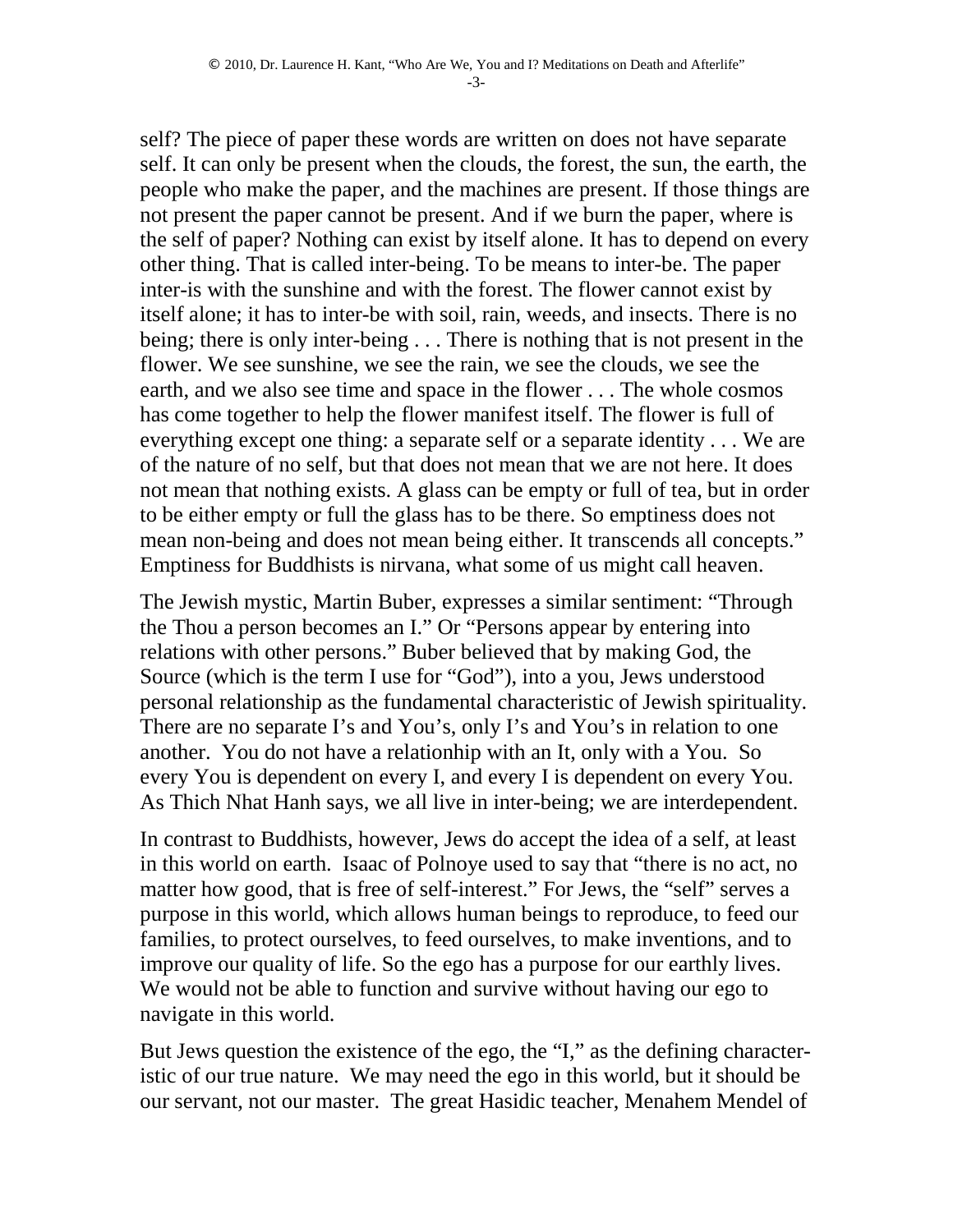Kotzk, was famous for this view, demanding that his students and followers subdue their egos in order to allow the Source (God) to enter their lives and to allow them to be present to the Source. In his more cantankerous later years, the Kotzker (as he was affectionately called) used to shout at his congregants that they were all a bunch of liars, because all of them were engaged in actions designed to satisfy their egos.

The story of Jacob's ladder in Genesis 28 provides a classic example of the ego, the I, getting in the way of spiritual awareness. When Jacob realized what he had dreamt, he said, "The Source (God) was in this place, and I did not know it." The Hebrew essentially repeats the word, "I" twice—once as the pronoun, *anoki* ("I") , and once in the verb, *yada'ti*, ("I did not know"). Jewish commentators, such as Pinchas Horowitz and Shelomoh of Radomsk, observed that what the text actually meant was: "The I did not know it." That is, it was the ego that prevented Jacob from recognizing the presence of God when God appeared to him. The Kotzker made a similar comment about Exodus 24.12, when the Source, God, said to Moses: "Come up to me on the mountain and be there." According to the Kotzker, to "be there" Moses had to set aside his ego. Otherwise, he would find himself in the same position as the unaware Jacob.Some of you might find this a little disconcerting, but these are fears which we must all face if we are to have calm and hope. You cannot expect to understand calculus if you don't have basic math skills. The same is true here. What's the point of talking about afterlife if we don't really understand what happens before it?

To put that in perspective, let me give you two short stories, one Buddhist, one Jewish. Here's is a Buddhist parable: "A man is a walking along a narrow forest path and sees an unmistakable shape lying on the road in front of him. He naturally freezes. He backs up as smoothly and noiselessly as possible, shuffles off to hide behind a tree. There, his heart pounding and his body sweating, he waits for the way to become clear. After a while he ventures a look from behind the trunk and widens his eyes to see more clearly. He bends forward, sticking out his neck and squinting into the patterns of light and dark. But there is no movement. Finally he gingerly ventures back to that spot on the path and stares down at the snake. There is no snake. It's only a piece of coiled rope. With a deep sigh of relief, he reaches downs and picks it up. As it pulls it, it untwists. All of it is worn out from use and exposure to the elements. It separates into a thatch of fine, hairy strands, and then he is left holding . . . NOTHING." This story is an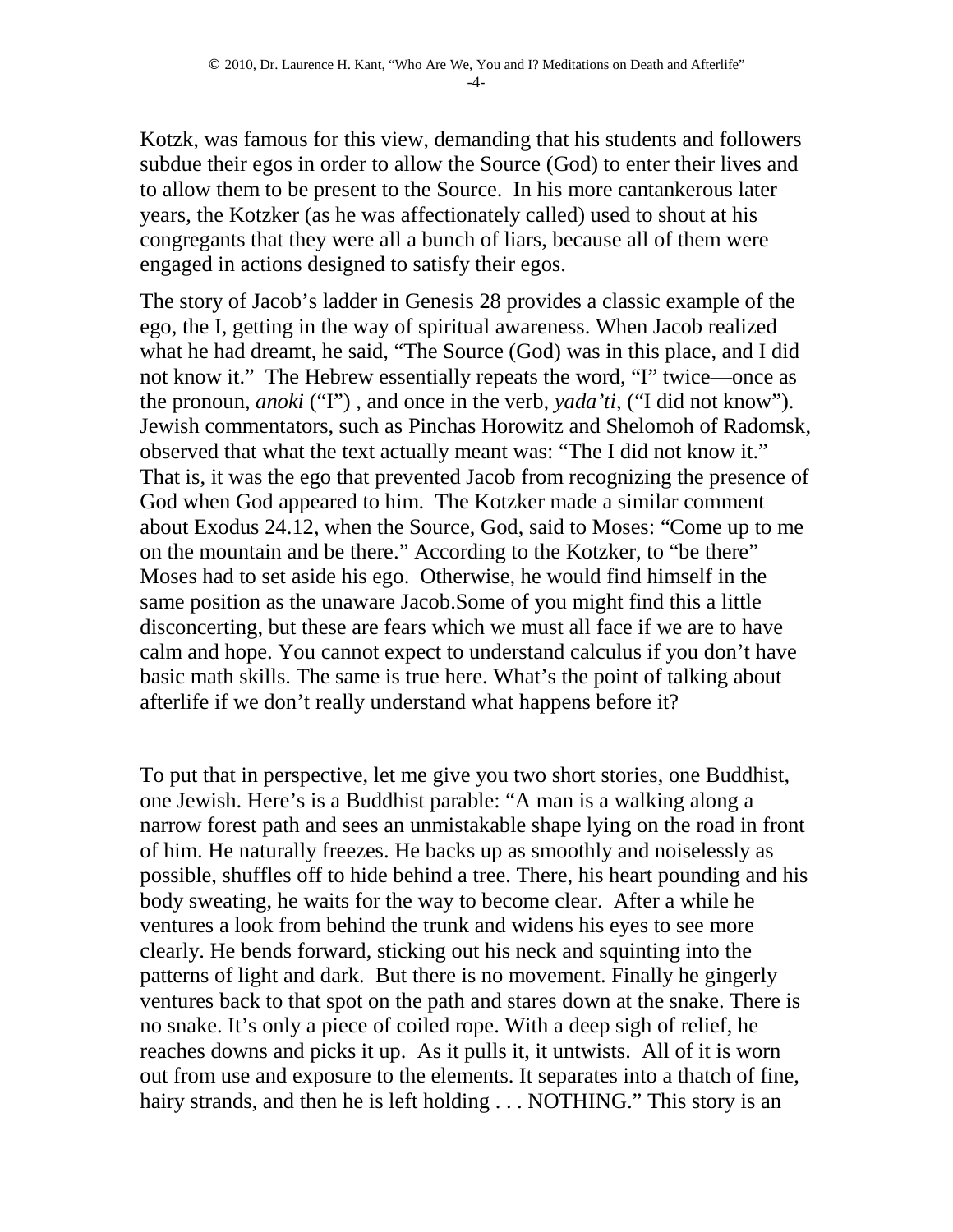allusion both to our fears and to the static self itself which disappears when you try to hold on to it. The point is that what we fear never really existed in the first place and that we hold on to things that have no real staying power. We can attain enlightenment and eventually nirvana only if we let go and stop demanding solidity when everything is in fact liquid movement.

The second story is a Jewish one. The teacher of the Kotzker, Simcha Bunim of Przysucha (late  $18<sup>th</sup>$  cen CE) used to say that he kept two pieces of paper in his pocket depending on the circumstances, one when he was feeling pretty good about himself, and the other when he was feeling pretty low. He said, "A person should keep two pieces of paper, one in each pocket, to be used as necessary. On one of them is written, "The world was created for me," and on the other, "I am dust and ashes." "The world was created for me," is actually a quote from the Talmud (Sanhedrin 37), the sacred text on a par with the Bible for Jews, that interprets the creating of the single human being, Adam, in Genesis 1. But both statements of Simhah Bunim are true: the "I" ("Larry" in my case) that I find so alluring and stationary will eventually dissolve (become dust and ashes), but it's also true that the world was created for me and each of you as well.

The question is: what is the "I" that dissolves and the "me" that is so important? Perhaps they are not the same thing. What is this authentic me? Since the Bible says that human beings are made in the image of God, the Source, let me begin by talking about the Source. I use the term, Source for God, because the word, "God," implies a self, another entity like ourselves, another being, only one that is omniscient and omnipotent. But one of the words for God, which we translate as Lord (*adonai*) comes from the Hebrew root word for "being" or "becoming" (*hayah*). So God is not an entity, a self, but rather a state of existence---being, becoming—pure energy. The word, "source," comes much closer to this. Jewish mystics who wrote the Kabbalah in the Middle Ages spoke about the Source as Ein Sof, which means "without boundary." In other words, our world (this world) is composed of separate entities with boundaries, but the Source and the divine realm are infinite, unitary, not separated, and without boundaries. We humans must learn to function in a world of limits and learn from that experience, but, at the same time, we have to keep our eyes on the unbounded dimension that is also our true birthright.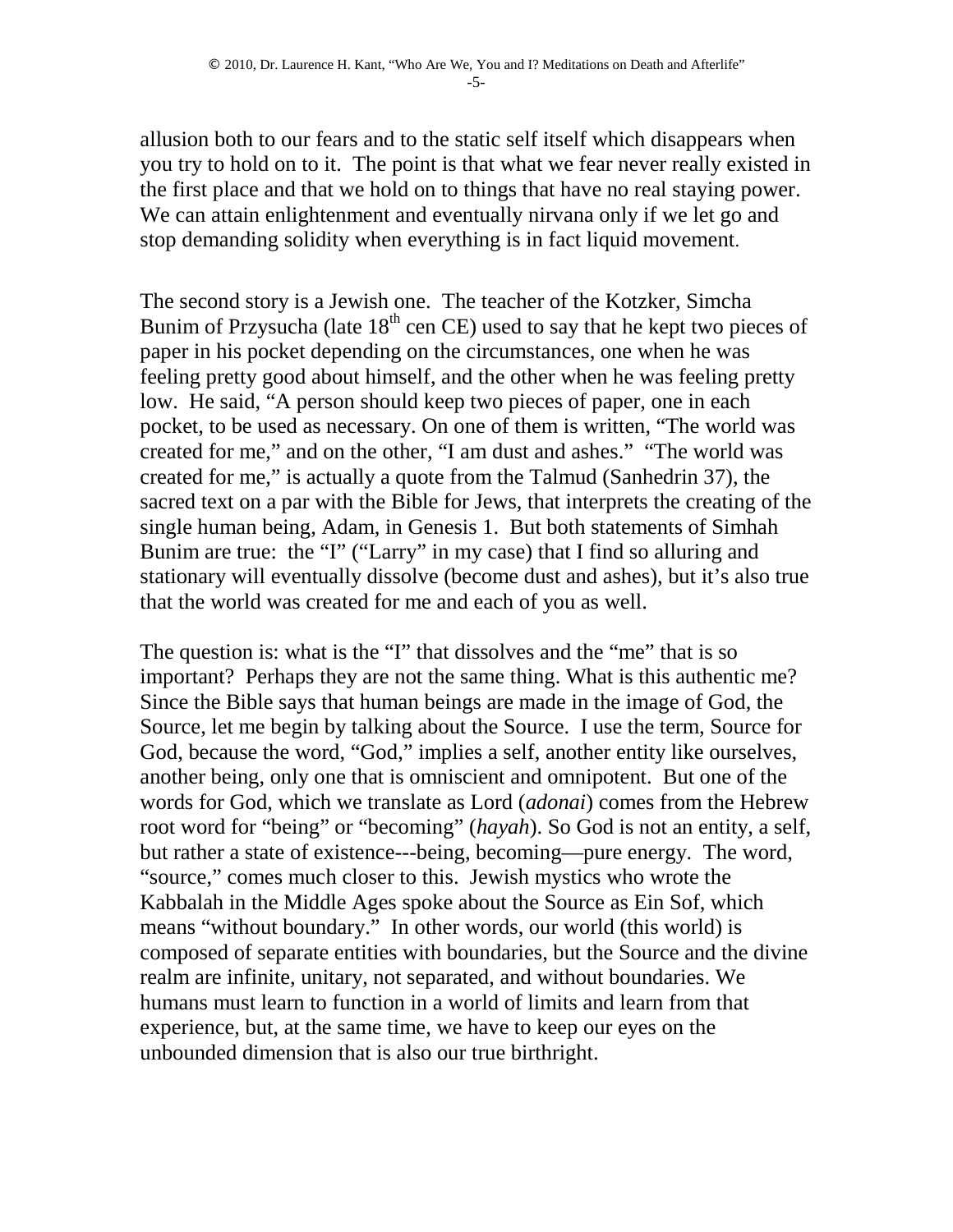Likewise, the Hebrew word normally translated for God is *Elohim*, which literally means "gods." Why do the Bible and Jews use a Hebrew word for the One God that actually means "gods"? My personal understanding of this is that God, Source, is a unitary collective entity. The Source is not single, but rather composed of many voices, like a choir that sings as One. God is the distillation of many, but is also One.

We are made in the image of God, the Source. So our higher or greater self, so to speak, as opposed to our lower or smaller nature (our ego) has something in common with the description of God as the Source of being or becoming and as the One distilling the many. In other words, our higher self is not really an entity at all, but rather a boundless energy flow that holds within us some of the sparks of the Source. Likewise, our higher self is not really a single being at all, but rather many voices distilled into One (e.g. the voices of our ancestors and the voices of our family). That's who we are if we take seriously the description of human beings as being modeled after God.

What a person is also comes up in the passage cited above about the two pieces of paper: "the world was created for me." This refers to the story of the creation of Adam in Genesis 1. As you may know, there are two creation stories in Genesis 1 and 2, originally probably coming from two different source traditions. Genesis 1:26-27 literally says: "And God created a human being [Adam] in God's image; male and female, [God] created them." Jews have traditionally understood this as the creation of one androgynous being, bi-gendered, male and female both. These two gendered parts are the "them" of the Genesis 1 passage.

Of course, in Genesis 2, Adam is split into pieces: one becoming male (Adam), and the other becoming female (Eve). So there are two Adams: one, the primordial Adam in Genesis 1, androgynous; two, the primordial Adam of Genesis 2 that is then split into man and woman—Adam and Eve.

According to rabbinic tradition, the reason why the Source, God, created one human being in Genesis 1 was because God wanted to show humanity that the world was created for our sake, for the sake of just one being. For that reason, the Talmud says that "Whoever saves a life, it as if he or she has saved an entire world." Some of you may remember this from Schindler's List and it's reminiscent of Thich Nhat Hanh's earlier statement about the flower. Of course, this is not the ego or the separate self, but rather the higher, greater self that we all have.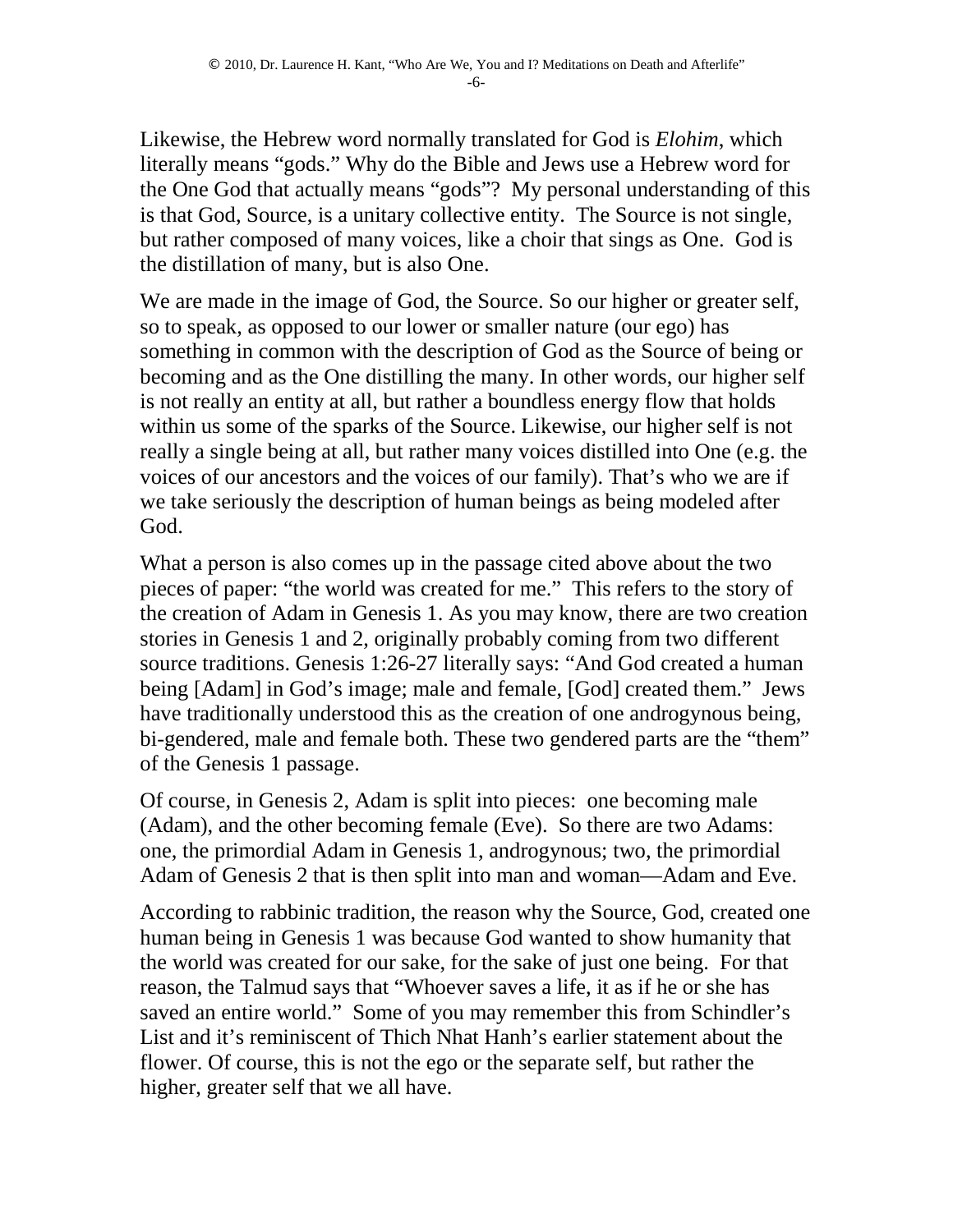In each of the Genesis stories, we are seeing somewhat different versions of what a person is. In Genesis 1, we see the androgynous being that models for us our perfect state, when we have the feminine and masculine sides of ourselves in balance: Men have feminine energies, and women have masculine energies. A person balances these to come closer to the primordial Adam and to live as the image of God. In Genesis 2, we see our current biological condition, men and women, with the gender roles that writers envisioned as appropriate two and a half millennia ago.

But the Bible recognizes that there are at least ways to envision personhood: one which sees each person, both female and male, as multi-gendered beings; the second sees which each person as female or male. The point is not to explain what this all means, but to identify that the idea of personhood in biblical texts is fluid and may not conform to preconceived ideas. What we may think constitutes a person is one thing, but he or she may in fact be something else altogether.

There are other biblical passages which give us a sense of personhood and have to do with death and afterlife. Phrases such as "Go to your ancestors"; "lying down with my ancestors; "gathered to your kin" (Gen 15.15, 25.8, 47.28-31; Num 31.2; Deut 32.50 (cf. 1 Kings 13.31; 2 Kings 8.24, 22.20) indicate that someone had died and that the deceased would be buried in a family tomb. However, they also suggest that the deceased would be incorporated somehow into the ancestral hive and continue to have some kind of presence in the world (Deut 26.14; 1 Samuel 28.3, 7-25; Isaiah 57; Jer 16.5-9 Ezek 43.7-9; Amos 6.7), as the story of the Witch of Endor indicates in 1 Samuel 28. While Jews were not supposed to consult the dead (which would subject them to ritual impurity), at least according to some biblical writers, ancestors were clearly present in other forms in the lives of the living. These ancestral beings are not human beings (because they are no longer alive), but another life form that operates as a kind of collective, a hive (like the Borg in Star Trek or the Kami in Japanese Shinto). This hivelike quality of ancestors bears some resemblance to Israel's understanding of itself as a collective community rather than an assembly of separate individuals. This idea is well described in the famous valley of dry bones that comes to life in Ezekiel 37.1-14, which refer not to a group of distinct individuals, but rather to "the whole house of Israel" (*kol bet yisrael*). For Jews in antiquity, the person exists as an individual, but the individual is subsumed into the greater community as part of something much bigger. This idea still exists in modern Judaism, though to a much lesser degree.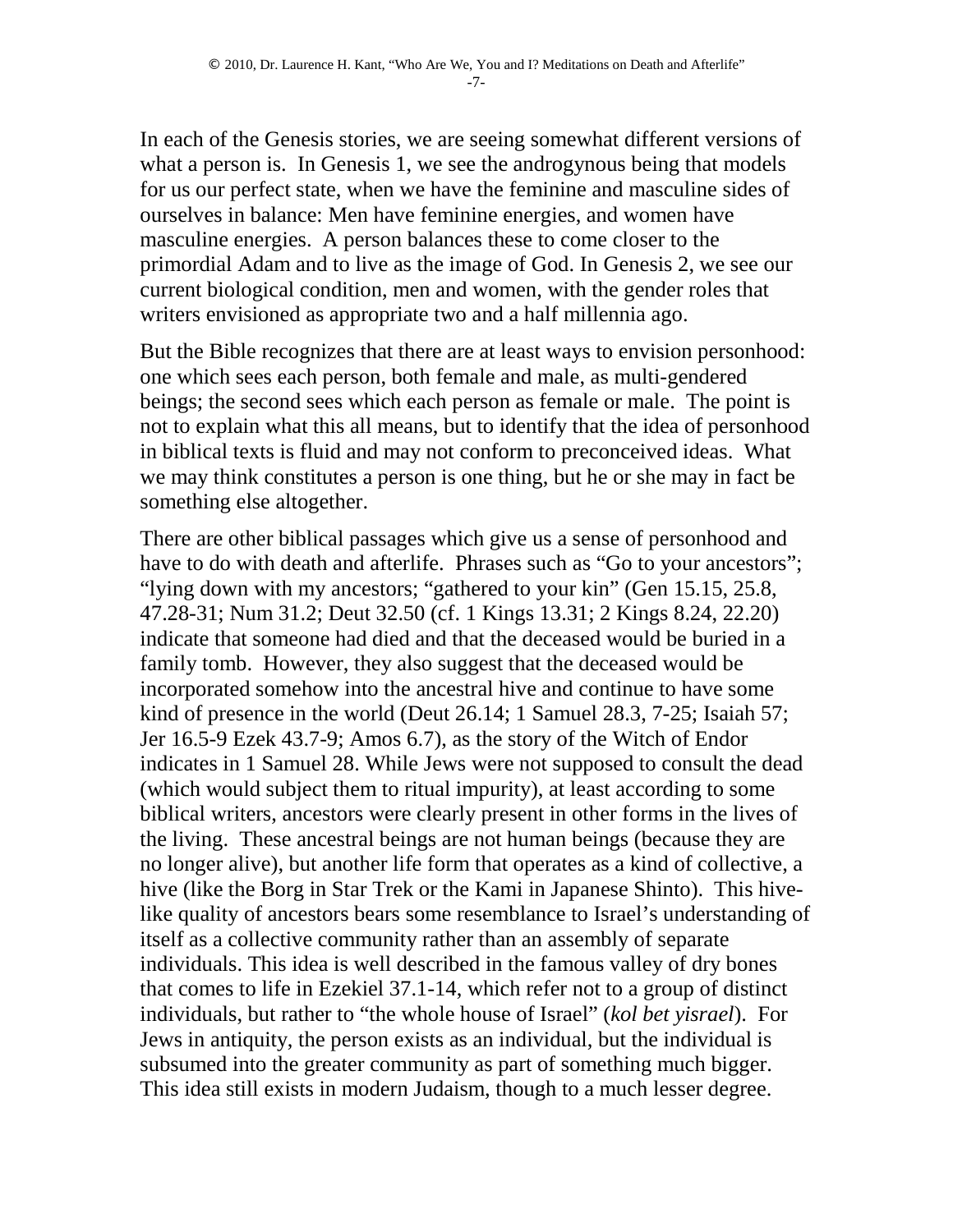The collective hive-quality of Jewish ancestors and the Jewish people in the Hebrew Bible is mirrored by the term, Elohim, which suggests God, the Source as a kind of hive. This is reflected in the Israelite practice of worshipping the household ancestral deities, Teraphim. While some biblical and rabbinic writers severely criticized this practice, ancient Jews as a whole (see Hosea 3.4 and 1 Samuel 19.13) seemed to view the Teraphim as a kind of national symbol, since they were located in practically every home. Just as Elohim, God, the Source, is a kind of ultimate energy hive, the ancestors form a familial hive, which was also reflected in the living Jewish people. The individual person becomes increasingly less significant the higher you go in the system from human community to ancestral community to God.

Buddhist thought likewise even more emphasizes the lack of a truly distinct human individual.

Another characteristic that Buddhist and Jewish sources share is the bodyspirit continuity that not always, but often, characterises Christian theology and psychology. Christianity has been profoundly influenced by Platonic dualism which sees the material world as fundamentally inferior to the spiritual realm. Jews and Buddhists do not generally denigrate the body. Buddha, who followed the Middle Way on this topic (as opposed to some rather extreme Hindu ascetics) and his followers placed great emphasis on the much older practice of meditation that focused on the breath in the body. Jews saw body and spirit as inextricably linked in the human person. For Jews traditionally, the heart was the seat of both feeling and thought so that there was never any radical dichotomy between the supposedly spiritual world of the intellect and metaphysics and the supposedly physical world of emotion and need. For Jews, they stem from the same place: the core of the body, where is found the heart in which dwells the sparks of light that come from God, the Source of All that Is.

I want to add one brief note on resurrection. Some Jews believe in physical resurrection, but what this means has always been open to considerable interpretation. Many Jewish mystics (by the way, probably including Paul) believe that the body would be resurrected as an energy body, not the dense body with which we normally associate ourselves—this body here. Both bodies may be understood as having physical properties, but of a very different kind, one body being much more fluid than the other. So once again we are faced with not being certain who we are before death and who we will be after it. Even if we possess a body in our resurrected state, what would such a body look like?